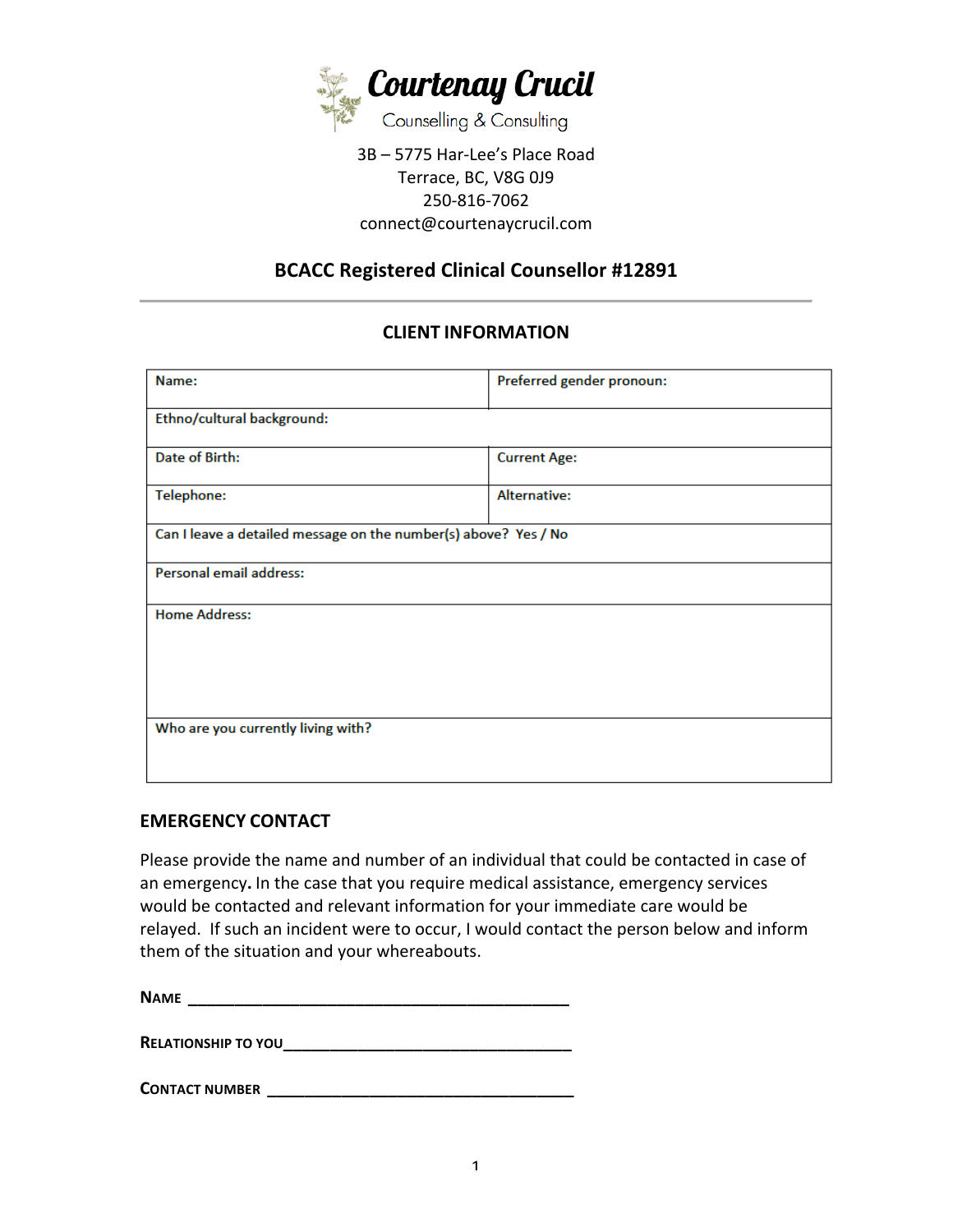

### **PRACTICE POLICIES**

## **CONFIDENTIALITY**

All discussions in therapy are private, between you and I. Information about counselling sessions will not be released to anyone without your informed, voluntary, and written consent. In fact, I will not even disclose that you and I are working together in therapy without your written permission and consent to do so.

#### **EXCEPTIONS INCLUDE:**

- When there may be imminent danger or harm to yourself or others, I am mandated to report this to the appropriate individual or agency (i.e., police, psychiatric emergency personnel, significant other, threatened person);
- When there is suspicion or disclosure of abuse of vulnerable persons, such as a child, minor, senior or person with a disability; and
- If you are involved in legal action, my records may be subpoenaed by a court of law. Please notify me if that is or becomes the case.

Every reasonable effort will be made to discuss these circumstances with you prior to the involvement of other professionals.

Also, in order to provide the best service possible, I may consult with another professional or a Clinical Supervisor about our work together. In this case, your name and other identifying information would not be shared.

**Children and youth** have a right to confidentiality. Parents/Guardians do not have the automatic right to know what a child has told their counsellor, however, I believe that children are best served when parents/guardians participate in the therapy process. Under the laws of British Columbia, children of a certain age have the right to consent to their own treatment, and this right extends to confidentiality with a therapist. This age is not specified in law, and depends in part on the maturity of the child.

For **couples counselling**, please understand that my policy is to "have no secrets" between myself and the partners in the therapy. If you have concerns about this, please speak to me directly.

#### **COLLECTION AND STORAGE OF PERSONAL INFORMATION**

Storage and collection of client information is in accordance with the Personal Information Protection Act (PIPA) and in accordance with the BC Association of Clinical Counsellors' guidelines. If you have any questions regarding this, please talk to me directly.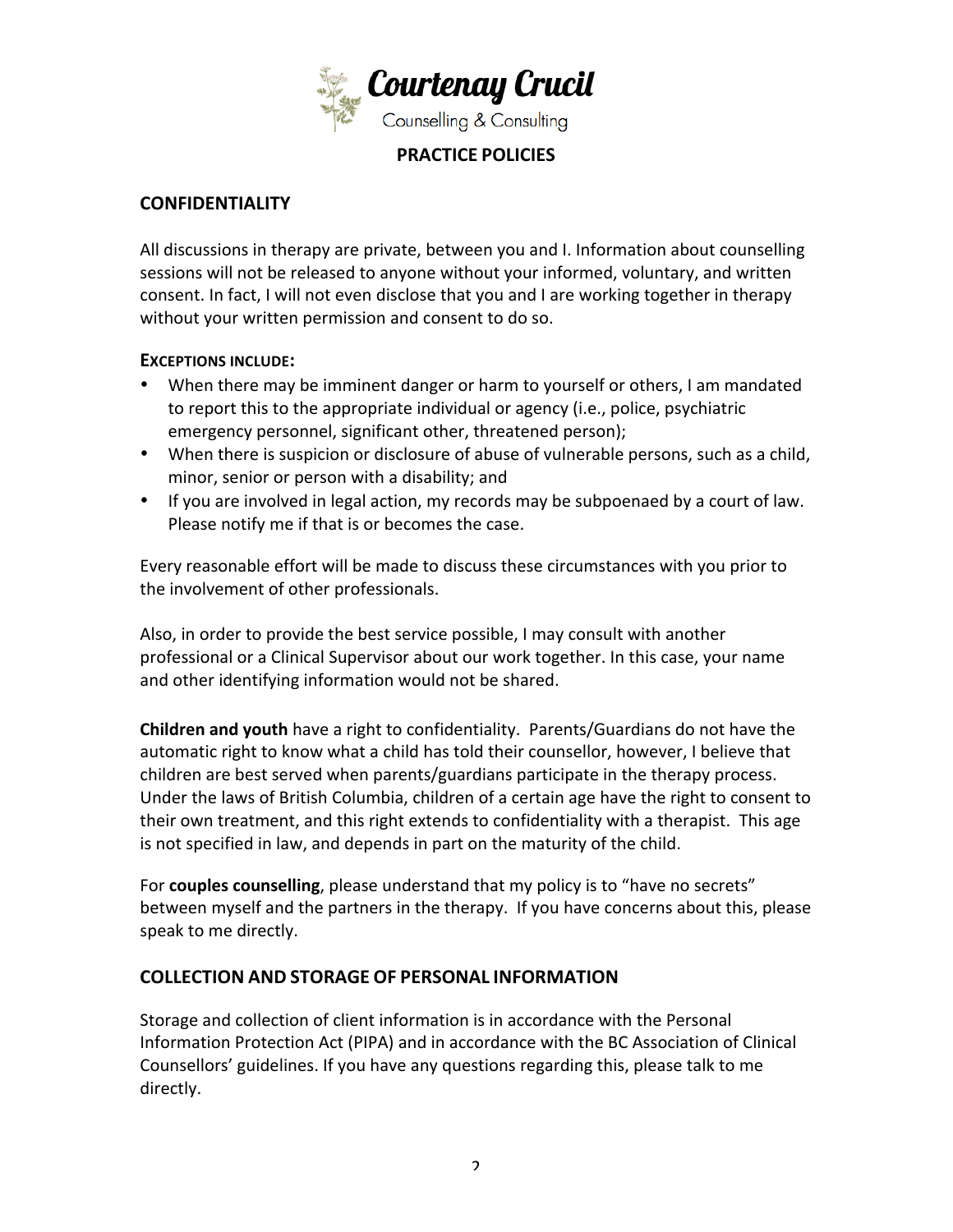

#### **FEE POLICY**

My current fee is \$115.50 per hour for individual counselling, which includes 5% GST.

I ask that you please pay the amount owing for your appointment in full at the beginning of each session either by cash, check, Interac email money transfer if in Canada or **Paypal if outside of Canada.** 

If using email money transfer, please use the following security question: Q: Weekday of our appointment? A: [the day of the week we are meeting on]

A receipt will be emailed to you after payment is received.

#### **EXTENDED HEALTH BENEFITS AND INCOME TAX**

Clinical counselling fees are not covered by MSP but may be completely or partially covered by your extended medical plan. They may also be deductible as a medical expense on your income taxes. Please speak to your accountant to determine your eligibility.

#### **CANCELLATION POLICY**

When you and I schedule an appointment, that time slot is reserved for you; it becomes yours and yours alone. Barring any unforeseen medical or personal emergency, please be sure to notify me at least 24 hours prior to any scheduled appointments that you might need to cancel. Failing this, I will unfortunately have to bill you the full fee for any appointment missed without sufficient early notification. I would truly appreciate your attention to this. Thank you.

#### **CONTACT AND COMMUNICATION**

I can be contacted by phone at 250-816-7062 or by email at connect@courtenaycrucil.com. Please do not use email for confidential information. Due to the nature of email communications, confidentiality cannot be guaranteed although best practices are in place. Please note that I do not answer emails or telephone calls outside of office hours. Upon receipt of an email or phone call, I do my best to respond within two business days.